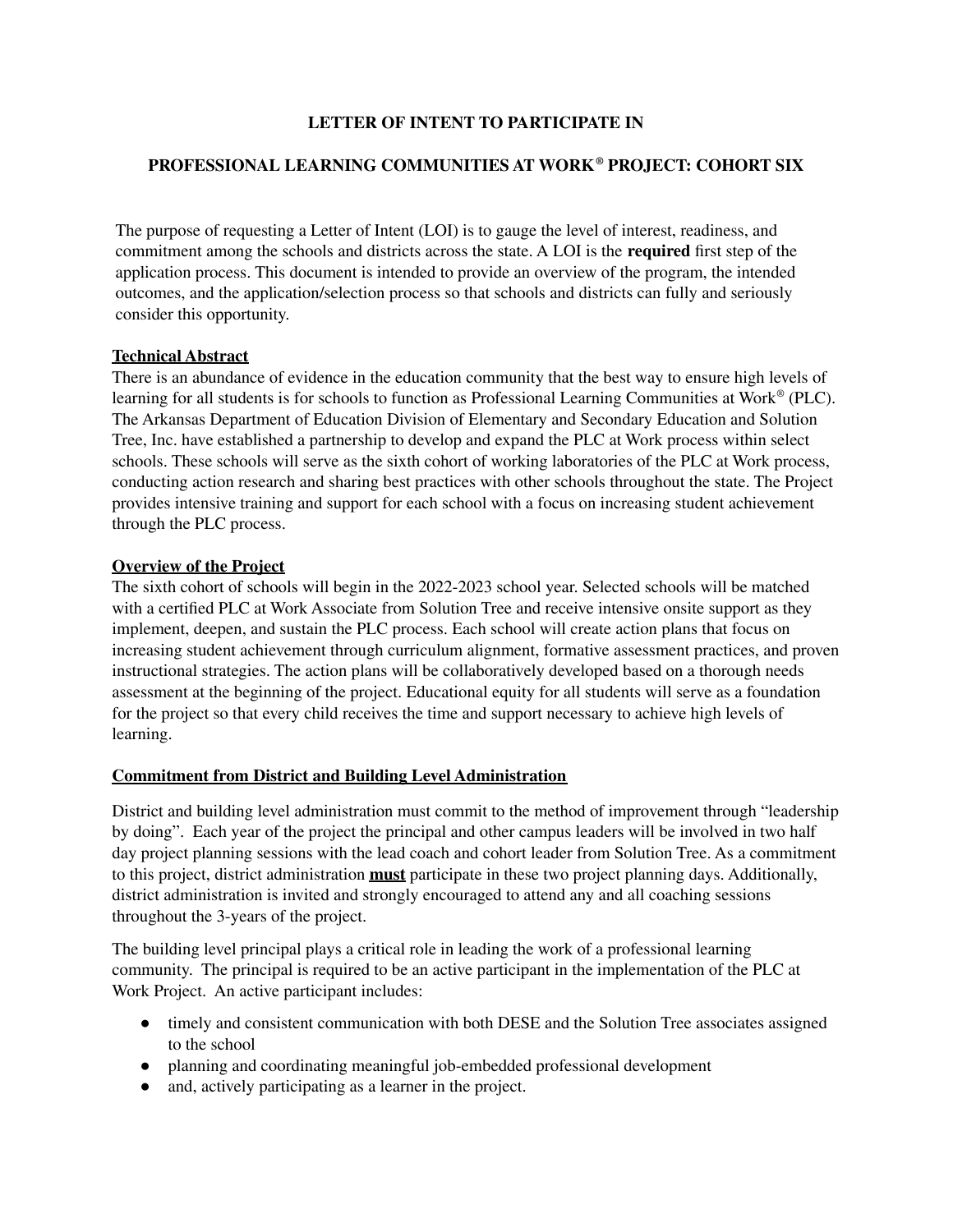## **Intended Outcomes**

The intended outcomes of the project include the following:

- Create a sustainable Professional Learning Communities at Work culture within the school in order to promote continuous improvement.
- Increase levels of student achievement through teacher collaboration, a relentless focus on learning, and a results orientation.

## **Eligibility**

All K-12 Public Schools and Open Enrollment Charter Schools within Arkansas are eligible to apply for this project. All schools intending to apply must submit a LOI. Applications will only be sent to those schools that have submitted this letter. **All LOIs must be received by 5:00 p.m. on January 28, 2022**.

## **Anticipated Awards**

It is anticipated approximately 15 schools will be selected for the sixth cohort of schools. The award period is for three years (July 2022 – June 2025), subject to appropriations and funding.

## **Process for Selecting Schools**

Schools will be selected through a rigorous application and evaluation process, determined by a committee comprised of educational professionals knowledgeable of the Professional Learning Communities at Work process. Rubrics, including evaluation criteria, will be sent with the application. At least one application will be chosen from each of five designated regions across the state (See map below). Once finalists are chosen, interviews will be conducted with the principal and superintendent of each school.

#### **Projected Timeline**

Letters of Intent Due to ADE January 28, 2022<br>Application Sent to schools February 4, 2022 Application Sent to schools Applications Due March 18, 2022 Evaluation Period March 21-April 1, 2022 Superintendent and Principal Finalist Interviews April 4-April 27, 2022 Notification of Award April 29, 2022 Anticipated Project Start July 2022

# **Process for Eligible Schools to Respond**

Interested applicants should submit a Letter of Intent**.** The LOI should be no more than two single sided pages, double spaced, 12 pt. font. The following information should be included:

- Name of School
- Primary Point of Contact for Project
	- o Include email address and telephone number
- Brief Demographic Data
- Reason for Applying
- Intended Outcomes for Your School
- Describe the level of Support from District Superintendent and Building Leadership